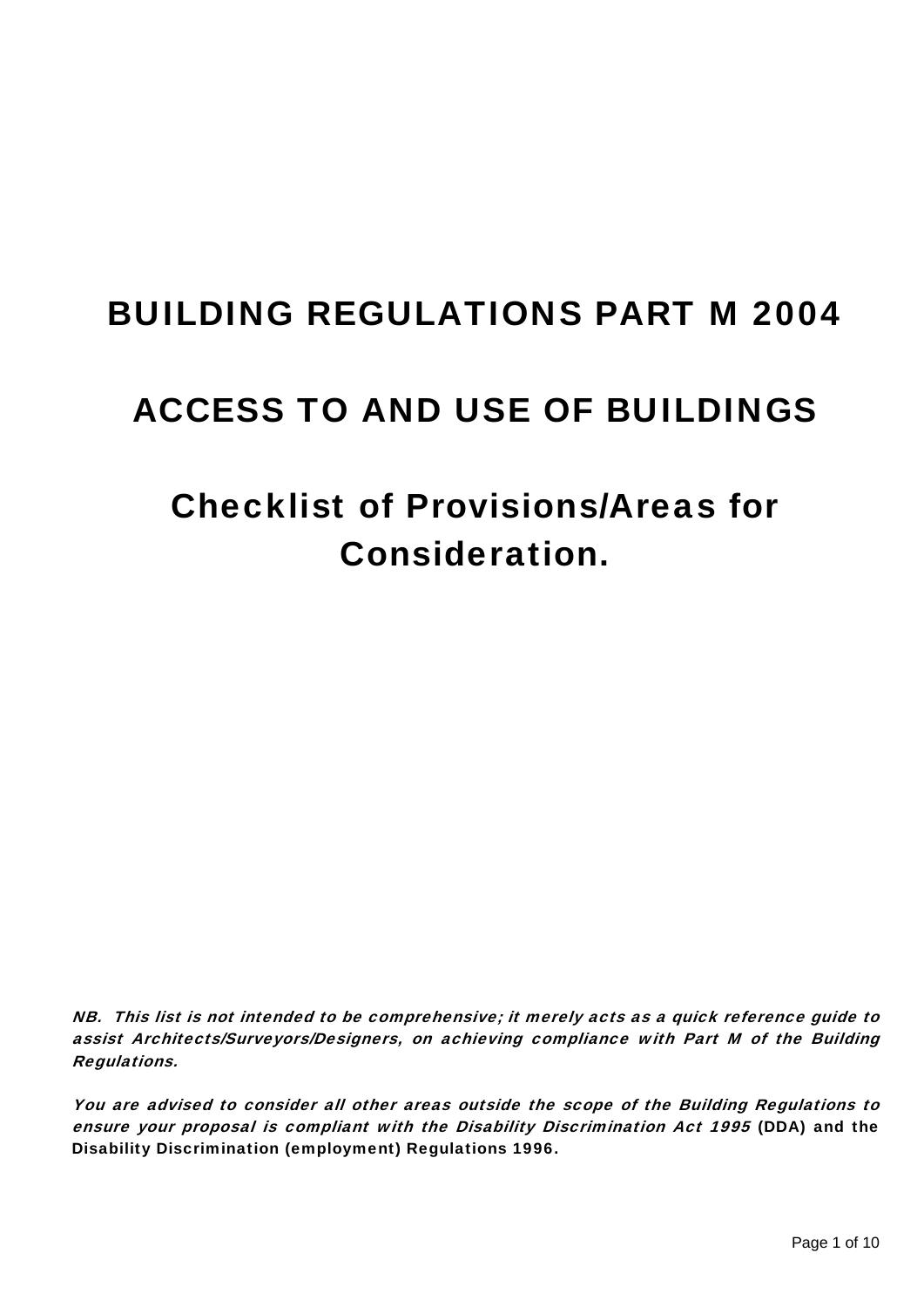# **ACCESS STATEMENT.**

**Access Statement provided YES / NO** 

**(See separate guidance note on Access Statements – these will be required on all commercial applications).** 

# **SECTION 1: ACCESS TO BUILDINGS SITE ACCESS, ROUTES AND SURFACES.**

- **O** Provisions start at edge of the site, car parking provisions, vehicle and pedestrian accesses.
- $\overline{O}$  Level approach, maximum slope of 1:60 and maximum cross fall of 1:40.
- **O** Surfaces to be firm, durable, slip resistant, with maximum undulations 3mm in 1000mm.
- O Clearly defined setting down point close to principal entrance of alternative entrance.
- **O** Larger designated parking spaces (4800mm x 2400mm) together with 1200mm access space to end and side.
- o Ticket machine location, accessibility and height of controls (Min 750mm / max 1200mm).
- O Clearly define pedestrian routes, well-lit and signed using International Symbol for Access.
- O Pedestrian routes protected from hazards i.e. open windows / door edges and vehicles, Blister paving at vehicle crossing points.
- o Minimum path width 1500mm with passing places 1800 x 2000mm in sight of each other (or 1.8 path width throughout).

#### **RAMPS**

#### **(If site constraints necessitate an approach of 1 in 20 or steeper a ramped approach must be provided).**

- **O** Ramps to be readily apparent or clearly sign posted.
- **O** 1500mm width with visually contrasting 100mm edge kerb.
- O Level landings to top and bottom min 1200mm and clear of any door swings.
- **O** Intermediate landings min 1500mm and clear of any door swings.
- o Passing places / intermediate landings (1800mm x 1800mm) where end of ramp out of sight and where 3 or more consecutive ramp flights.
- **O** Landings to be level max 1:60 gradient along length and max 1:40 cross fall gradient.
- o Gradient between 1:12 and 1:20.
- o Maximum ramp length 10m, maximum ramp rise 500mm for max gradient of 1:20.
- o Maximum ramp length 5m, maximum ramp rise 333mm for max gradient of 1:15.
- o Maximum ramp length 2m, maximum ramp rise 166mm for max gradient of 1:12.
- O Surfaces to be durable, slip resistant and ramp slope to visually contrast with landings.
- O Clearly sign posted steps required as well as ramp where rise exceeds 300mm.
- **O** Alternative access method where total rise is greater than 2m. An external lift is to be provided.

### **STEPS**

- **O** Clearly sign posted steps required as well as ramp where rise exceeds 300mm.
- o Approved Corduroy tactile warning top and bottom of stair 800mm wide (layout as per Dia 4 A.D.M)
- **O** Treads surfaces to be durable and slip resistant.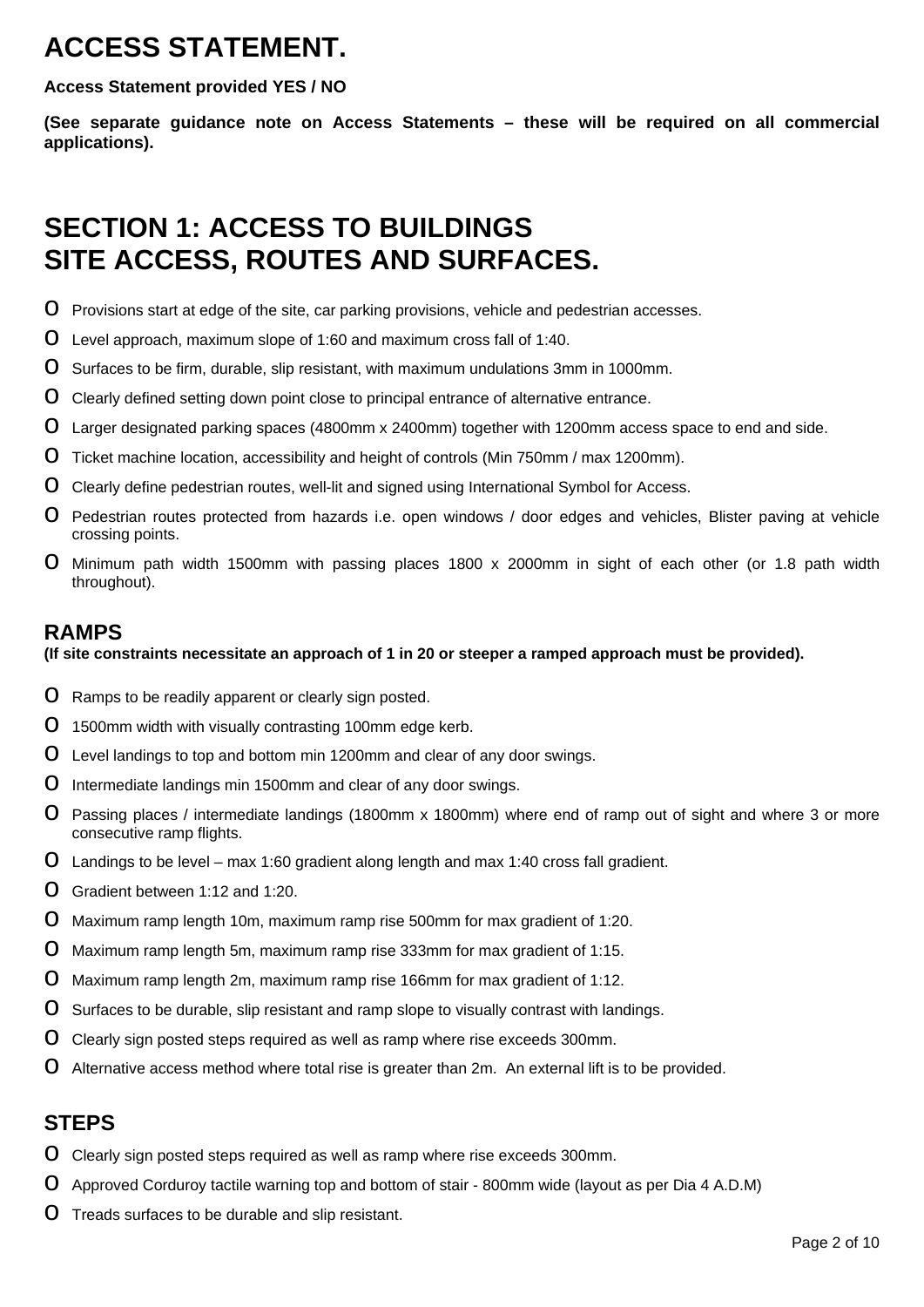- **O** Level landings to top and bottom min 1200mm and clear of any door swings.
- **O** 1200mm min surface width between enclosing walls, strings or upstands.
- O Consistent rise of between 150 and 170mm risers to be closed and of approved profile as Dia 6 A.D.M avoid step nosing over the tread below (if necessary max 25mm). (150mm max rise and min 280mm going for schools).
- **O** Going to be between 280 and 425mm (425mm acts as a rest platform).
- **O** Maximum number of risers, 12 with going 350mm or less or 18 with going 350mm or more
- **O** No single steps
- O Nosing and riser to visually contrast with step, 55mm contrast band
- **O** Wider stair flight to be divided down to 1800mm wide 'channels' with additional handrails

#### **HANDRAILS.**

- o Handrail both sides, which are continuous throughout the flights, ramps and landings, visually contrasting, easy to grip: slip resistant, non-reflective and not cold to touch.
- **O** Handrails to project 300mm beyond top and bottom landings with closed ends.
- o Handrails to be between 900mm and 1000mm above surface or steps pitch line / 900mm and 1100mm above surface of landings.
- o Handrail profile to be diameter between 40mm and 45mm (where circular) or Oval 15mm min radius **(preferred solution)** min 50mm width (refer dia 7 A.D.M).
- **O** Max 100mm projection into surface width of steps, landings or ramps.
- **O** Clearance of between 60mm and 75mm between handrail and any wall surface.
- **O** Min 50mm clearance between the cranked support and the underside of the handrail.
- **O** Inner face to be N.M.T 50mm beyond the surface width of the ramp or step access.

### **HAZARDS ON ACCESS ROUTES.**

- O Avoid hazards on access routes that could come into contact with people both at low and high level.
- O Any permanent obstructions or temporary obstructions i.e. open windows / doors that project more than 100mm into the access route below 2100mm above the access level are to have appropriate guarding, incorporating a kerb or other solid barrier for cane detection.

## **SECTION 2: ACCESS INTO BUILDINGS.**

### **APPROACH.**

- o Accessible entrances to be clearly sign posted and easily recognisable (i.e. by using lighting and visual contrast features). Watch for obstructions such as canopies / support posts etc. Signed using International Symbol for Access.
- $\Omega$  Obstructions and hazards outside entrance doors to be avoided particularly non-building related items i.e. planters / sign boards etc.
- $\Omega$  Level landing outside entrance door 1500 x 1500mm clear of door swings surface finish non-slip and of materials that would not impede wheelchair access.
- $\overline{O}$  Level threshold entrance door max 15mm / chamfered or rounded edges.
- **O** Weather protection to be provided for non-powered doors.
- $\Omega$  Access systems to be suitable for deaf and hard of hearing (CCTV).
- O Internal floor surfaces adjacent to threshold must suit wheelchair users / or create trip hazards. I.e. no soft matting. Mat wells must be flush with floor surface.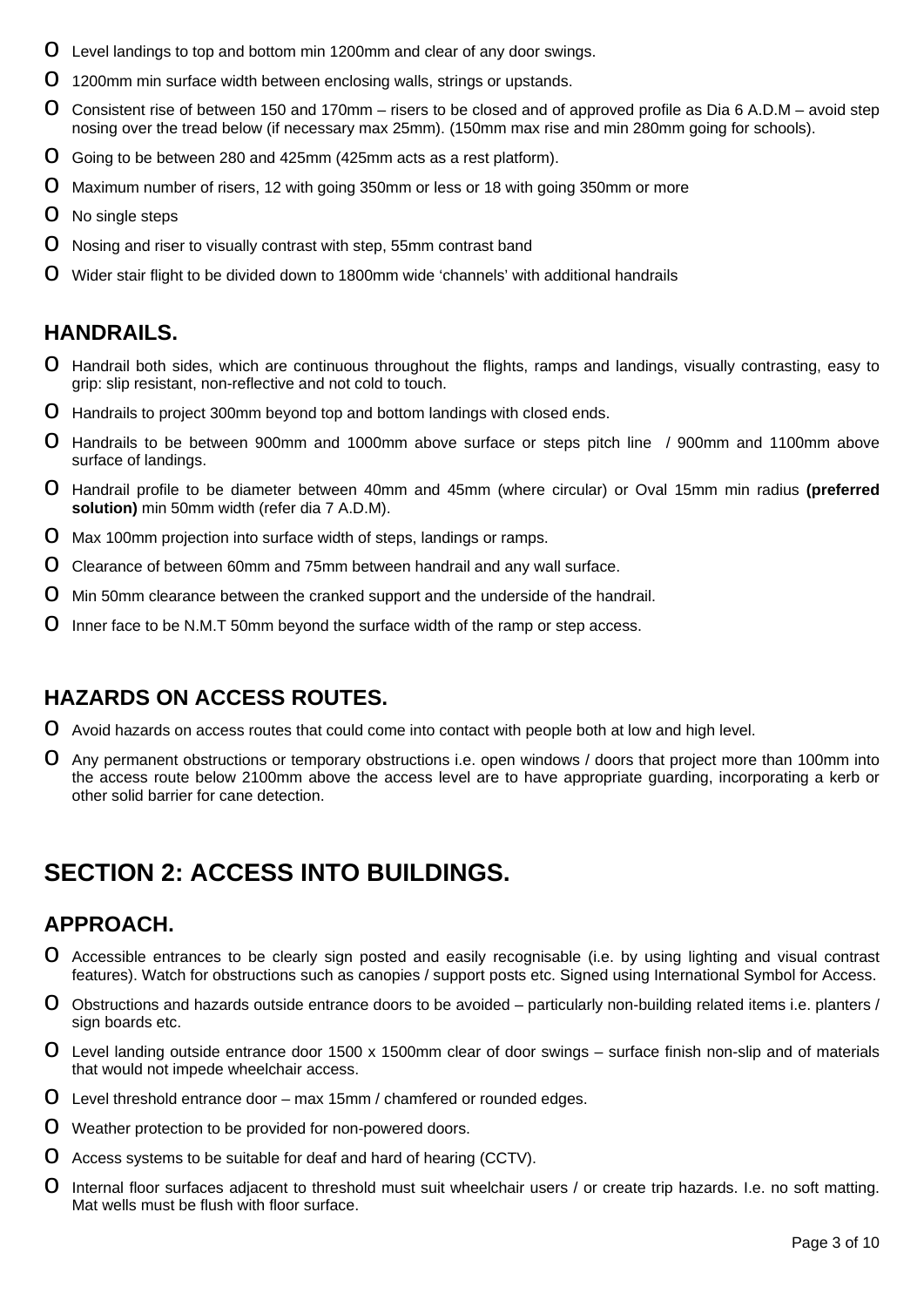### **DOORS**

- $O$  Powered door solution preferred option preferably sliding to avoid accidental collision.
- o Doors to have maximum opening force at leading edge of 0 degrees to 30 degrees open 30N / 30 degrees to 60 degrees open 22.5N and to be held shut.
- **O** Door furniture to be easily operated by a closed fist, visually apparent i.e. contrasting with door surface and not cold to touch.
- $\Omega$  Door clear width measured from handle to jamb. Varies according to angle of approach. Straight approach to door  $-$ 800mm clear width / right angle approach to door with access route min 1500mm - 800mm clear width / right angle approach to door with access route min 1200mm - 825mm clear width / External doors used by general public – 1000mm clear width.
- **O** Revolving doors not considered acceptable without additional compliant bypass doors.
- $\Omega$  Doors and side panels to doors wider than 450mm to have vision panels provided visibility zone between 500mm and 1500mm and if necessary interrupted between 800mm and 1150mm above floor level e.g. to accommodate an intermediate horizontal rail (refer to dia 9 A.D.M).
- **O** Unobstructed 300mm min space on door pull side between door leading edge and wall (not to powered doors).

### **POWERED ENTRANCE DOORS.**

- O Controlled by motion sensors or manual push pads / swipes etc (remember size to suit limited manual dexterity / visual impaired). Controls to be min 750mm / max 1000mm above floor / operable by closed fist / visually contrasting from background / where fitted to door leading edge side – must be min 1400mm from door edge.
- $\Omega$  Suitable early opening and timed closing to allow disabled safe entry and exit safety stops to prevent trapping.
- O Outward opening doors suitable audible and visual warnings to be provided to warn of door opening / shutting. Doors not to project into access circulation routes when open.
- **O** Manual operation available or fail to open position if power fails.

### **GLASS DOORS / GLAZED SCREENS.**

**O** Glass doors in glass facade to have 150mm high contrast strip at door edges, and door protection if capable of being left open.

o Manifestations include additional lower level 850 to 1000mm and higher level 1400 to 1600mm, repeated on side screens. At least 150mm high if logo / sign or if decorative feature i.e. broken lines min 50mm high.

- **O** (Supersedes Part N manifestation guidance)  $NB 2$  levels required.
- **O** Manifestations should visually contrast inside and out and in all lighting conditions.
- **O** Zone of visibility lowered to 500mm above ground level.

### **LOBBIES.**

- $\overline{O}$  Thresholds to be level but if unavoidable a maximum of 15mm, chamfered if over 5mm.
- o Lobby size related to door size, door swing and footprint of wheelchair and its companion (refer to diagram 10 A.D.M). Generally 1570mm min clear space between door swings in an open position.
- $\Omega$  Min width of 1200mm or door width  $+$  300mm which ever is the greater (single doors).
- **O** Min width of 1800mm(double doors).
- **O** Lobby floors to have wheelchair friendly surface (not soft finish), be trip free and to remove water from wheels and shoes to reduce slippy surfaces within building. Mat wells must be flush with floor surface.
- **O** Avoid distracting reflections from glazing.
- O Any columns, ducts and similar full height elements projecting into lobby more than 100mm to have visually contrasting guardrail.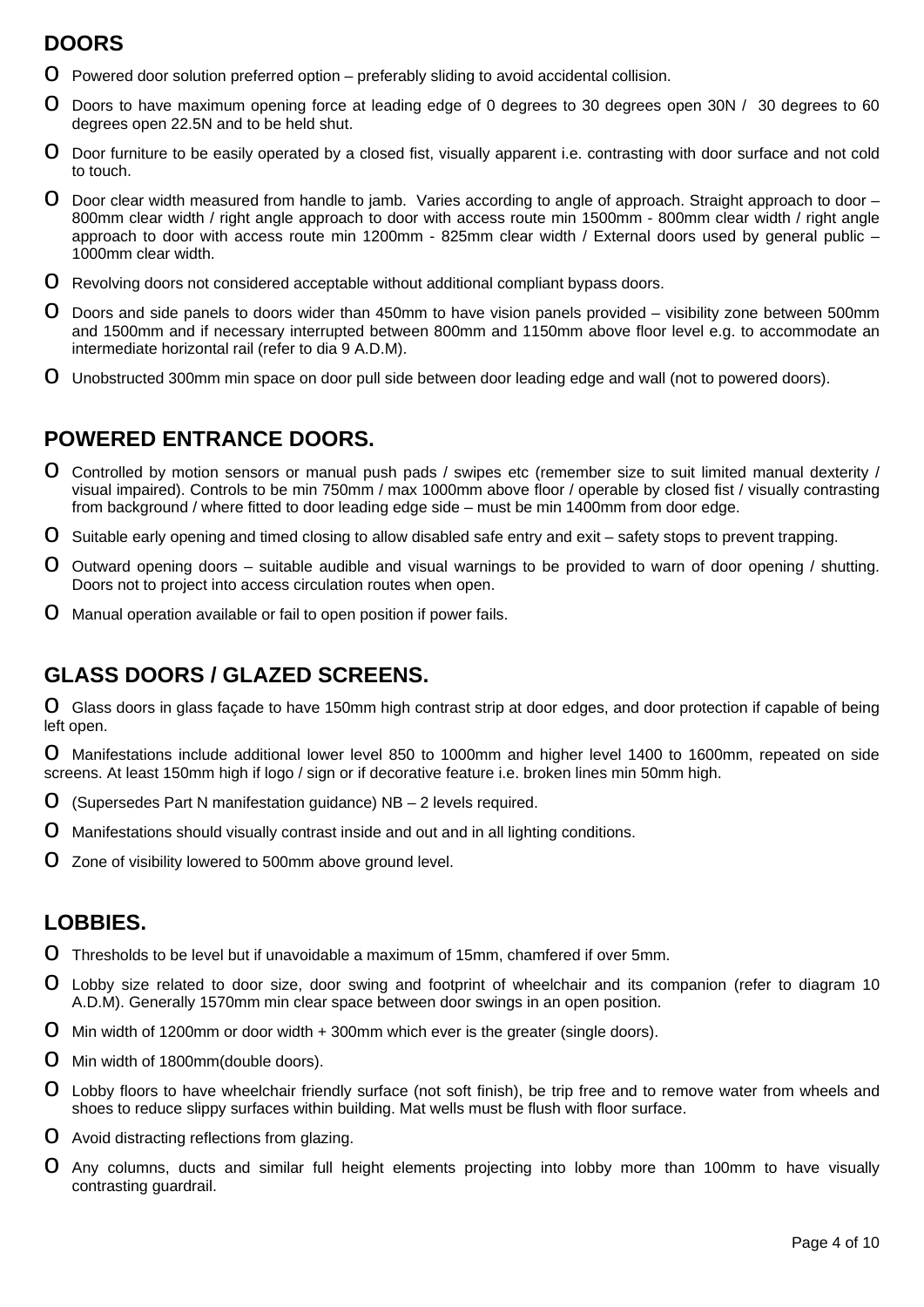## **SECTION 3: HORIZONTAL AND VERTICAL CIRCULATION.**

### **ENTRANCE HALL AND RECEPTION AREA.**

- **O** Reception desk easily identifiable and wheelchair accessible counter section 1500mm wide, max 760mm high and 700mm knee recess above floor level.
- o Clear approach and manoeuvring space in front of desk 1200mm deep by 1800mm wide if there is a min 500mm knee recess to counter, otherwise min 1400mm deep by 2200mm if no knee recess provided.
- **O** Induction loop to reception point.
- **O** Slip resistant floor surface.

### **INTERNAL DOORS.**

- o Doors to have maximum opening force at leading edge of 0 degrees to 30 degrees open 30N / 30 degrees to 60 degrees open 22.5N.
- **O** Door furniture to be easily operated by a closed fist, visually apparent i.e. contrasting with door surface and not cold to touch.
- $O$  Door clear width measured from handle to jamb. Varies according to angle of approach. Straight approach to door  $-$ 800mm clear width / right angle approach to door with access route min 1500mm - 800mm clear width / right angle approach to door with access route min 1200mm - 825mm clear width / External doors used by general public – 1000mm clear width.
- **O** Doors and side panels to doors wider than 450mm to have vision panels provided visibility zone between 500mm and 1500mm and if necessary interrupted between 800mm and 1150mm above floor level e.g. to accommodate an intermediate horizontal rail (refer to dia 9 A.D.M).
- **O** Unobstructed 300mm min space on door pull side between door leading edge and wall (not to powered doors).
- **O** Door frames to contrast surrounding wall surfaces.
- o Manifestation at two levels, 850mm to 1000mm and 1400mm to 1600mm.
- **O** Glass doors in glass façade to have 150mm high contrast strip at door edges, and door protection if capable of being left open.
- **O** Manifestations should visually contrast inside and out and in all lighting conditions.
- O Fire doors self-closing either fitted with hold open devices or free swing devices and close on activation of the fire alarm (to negate requirement for 20N opening force).

### **CORRIDORS AND LOBBIES**

- o Corridor unobstructed widths of 1200mm with 1800mm by 1800mm passing places or 1800 width without passing places.
- **O** Passing places to be at reasonable intervals.
- **O** Projections in to the corridor to have contrasting guardrails.
- $\Omega$  Floors to be level max gradient 1 in 60. Any gradients steeper than 1 in 20 to be designed as ramps. Ramps less steep than 1 in 20 to have max rise 500mm with 1500mm long rest landings.
- O No door to open across the corridor (doors should be recessed back from corridor) except a unisex toilet door where the corridor is 1800mm wide. Some minor utility cupboards can outward open i.e. small store cupboards.
- **O** Slip resistance floor surfaces. Avoid patterns to floor coverings.
- $\Omega$  Glazed screens alongside the corridor to have manifestation at two levels as glazed doors above.
- **O** Ensure wider leaf of asymmetrical double doors is on same side of corridors.
- $\Omega$  Internal lobbies to be as external above and in accordance with diagram 10 A.D.M.
- $\Omega$  Projections in to the lobby to be protected with contrasting guardrails.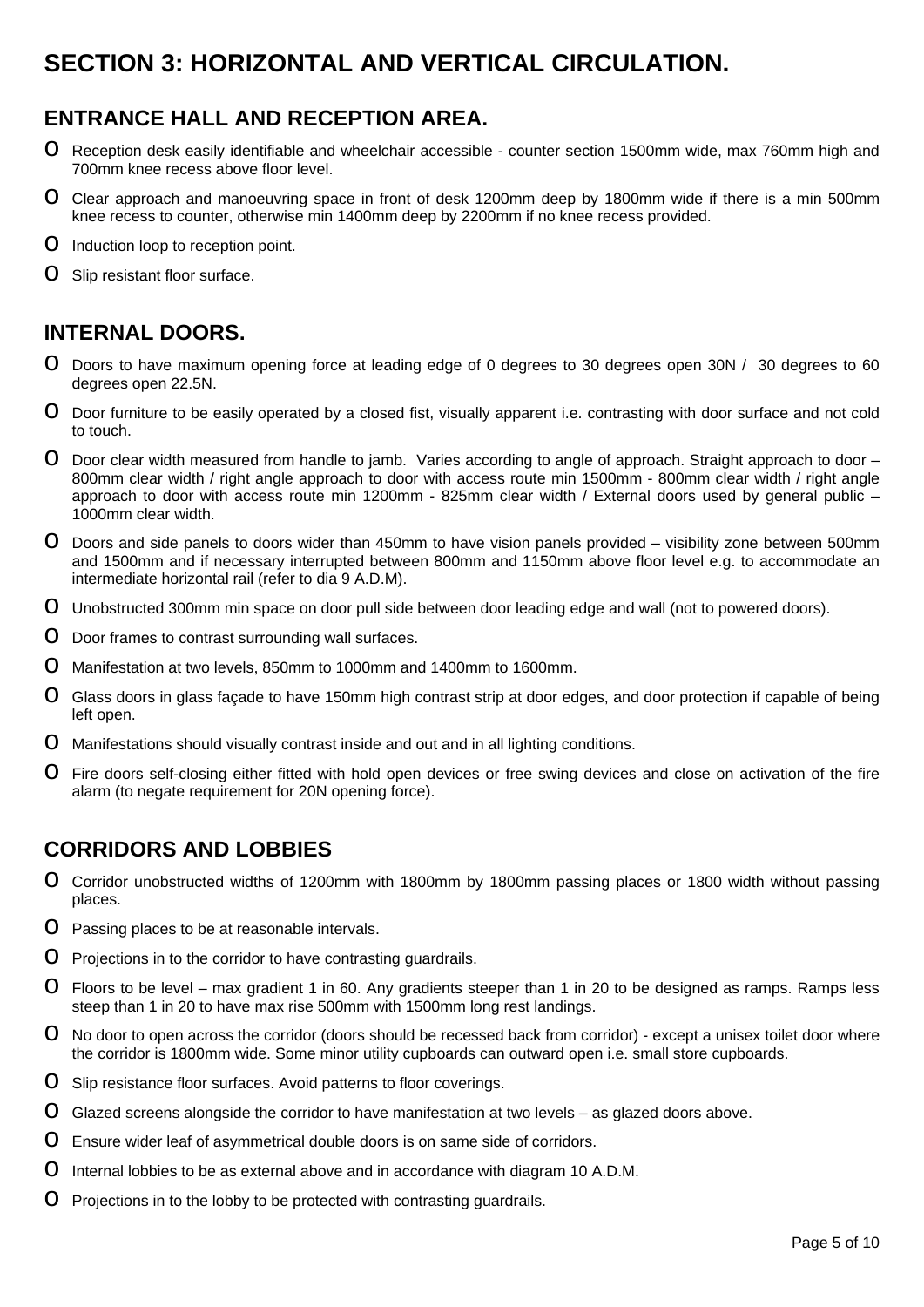## **VERTICAL CIRCULATION.**

## **LIFTING DEVICES.**

- O Passenger lifts preferred option for all buildings, however for existing buildings in exceptional circumstances a platform lift may be considered and in exceptional circumstances, in an existing building giving access to a small area with a unique function, a wheelchair platform stair lift could be considered and argued in the access statement.
- o *All new developments to have a passenger lift provided serving all storeys.*
- o An unobstructed manoeuvring space of 1500mm x 1500mm or 900mm straight access route to the lift.
- o Landing call buttons located between 900mm and 1100mm 500mm from any return wall, with raised symbols for tactile reading. Controls to have contrasting finish from background.
- O Avoid dark colours to car floor and ensure floor frictional qualities similar or higher than the landing floor.
- **O** A handrail on one wall 900mm above the floor.
- **O** An emergency communication system.

### **PASSENGER LIFTS.**

- o Lift car to be designed in accordance with Diagram 11 A.D.M. 1100mm wide x 1400mm deep and the provision of a mirror to allow wheelchair user to see behind.
- **O** Min 800mm clear width of opening doors doors to have timing and re-opening activators to allow for people and any assistance dogs to enter or leave car. Doors to contrast surrounding surfaces.
- o Car controls between 900mm and 1200mm.
- $\Omega$  Audible and visual indication of lift arrival and location in and out the car.
- **O** Avoid use of visually and acoustically reflective wall surfaces.

### **LIFTING PLATFORMS.**

- o Vertical travel distance of 2.0m maximum with no enclosure and no floor penetration. More than 2.0m with a lift enclosure.
- O Over 3m travel a product certificate issued by a Notified Body is required.
- **O** Continuous pressure controls located between 800mm and 1100mm and at least 400mm from any return walls.
- o Landing call buttons located between 900mm and 1100mm 500mm from any return wall, with raised symbols for tactile reading. Controls to have contrasting finish from background.
- O Three platform sizes depending on enclosures and accompanied or not; 800mm wide x 1250mm deep minimum – non-enclosed platform and no provision made for wheelchair companion. 900mm wide x 1400mm deep minimum – enclosed platform and no provision made for wheelchair companion. 1100mm wide x 1400mm deep minimum – 2 doors at 90 degrees relative to each other / enclosed platform and provision made for wheelchair companion.
- o Doors either 800mm or 900mm wide (for 1100mm wide x 1400mm deep platform). If possible position doors at different levels to allow forward movement in and out.
- $\Omega$  Clear instructions are available for use.
- **O** Audible and visual announcement of platform arrival.
- **O** Avoid use of visually and acoustically reflective wall surfaces.
- **O** Watch use in unsupervised environment.

### **WHEELCHAIR PLATFORM LIFTS. (Restricted use)**

- $\Omega$  In a single stairway condition ensure clear width of stair for means of escape when the lift is parked.
- **O** Continuous pressure controls designed to prevent unauthorised use.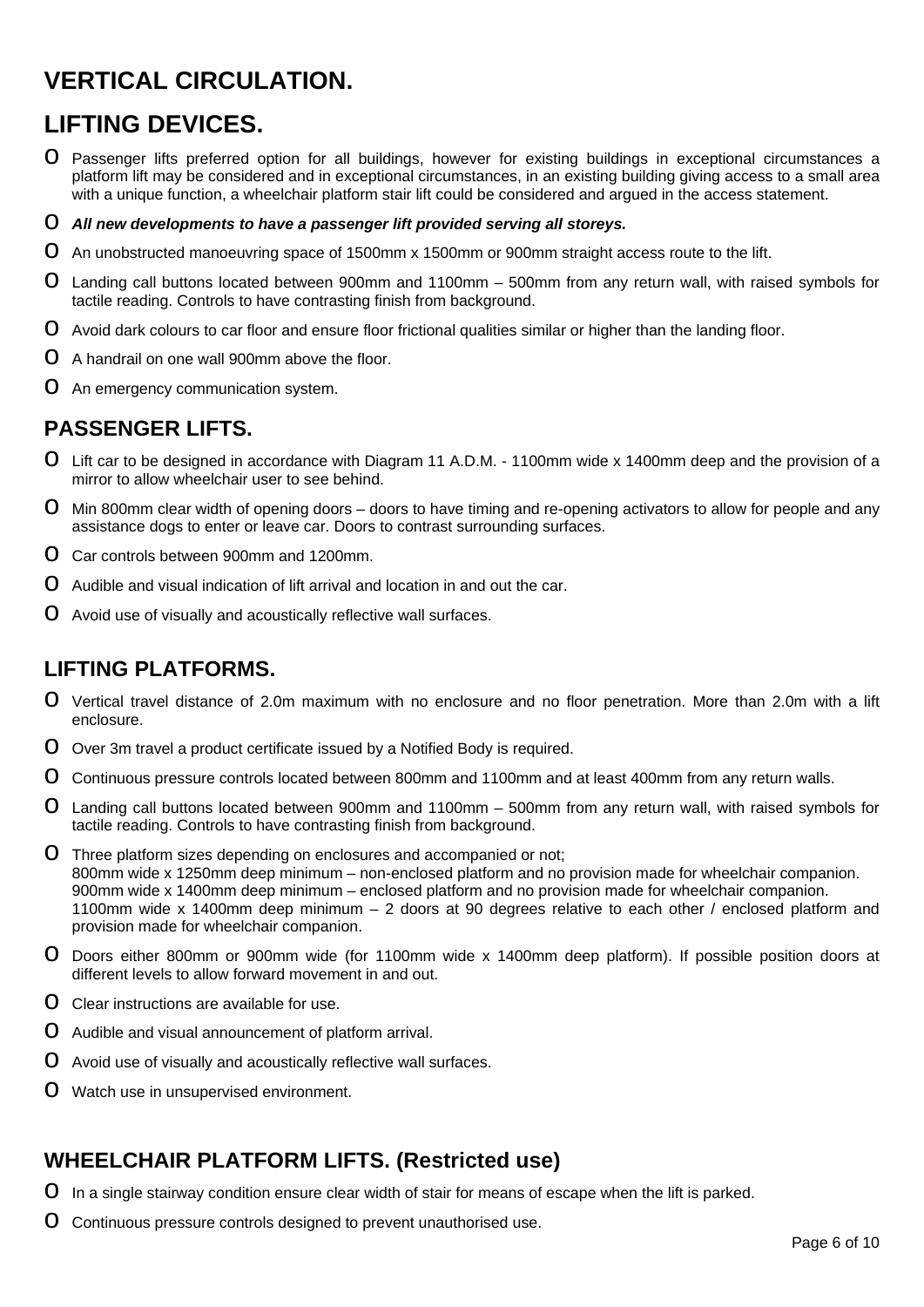o Platform size of 800mm wide and 1250mm deep with access width of 800mm minimum.

### **INTERNAL STAIRS.**

- **O** Design as external stair dimensions.
- O 12 risers maximum to a landing, but exceptionally no more than 16 in small premises where plan area is restricted.
- o Rise of between 150mm and 170mm and going at least 250mm. (150mm max rise / min 280mm going for schools).
- O No need for tactile warnings as external stairs.
- **O** Provide guarding under landings less than 2100mm to prevent visually impaired walking into them.

### **INTERNAL RAMPS.**

- **O** Design as external ramp notes above.
- $\Omega$  Where the change in level is more than 300mm 2 or more clearly signposted steps must be provided in addition to ramp.
- **O** Where the change in level is less than 300mm a ramp is to be provided instead of a single step.
- $\Omega$  All landings to be level subject to a max 1 in 60 gradient along their length.
- **O** Provide guarding under landings less than 2100mm to prevent visually impaired walking into them.

### **HANDRAILS TO INTERNAL STEPS, STAIRS AND RAMPS.**

**O** As external handrails.

## **SECTION 4: FACILITIES IN BUILDINGS OTHER THAN DWELLINGS.**

#### **AUDIENCE & SPECTATOR FACILITIES (make reference to good practice guides 4.11 A.D.M for sports facilities).**

- **O** The route to wheelchair spaces is accessible.
- **O** Stepped access required fixed handrails (see  $1.34 1.37$  A.D.M).
- **O** Minimum numbers of permanent & removable spaces (see table 3 plus diagram 13 A.D.M).
- **O** Provide a range of views of event.
- o Minimum clear space for access to wheelchair spaces / space to be allowed for wheelchair to be 900mm wide by 1400mm deep & floor space should be horizontal.
- O Allowance for assistance dog required.
- **O** See diagram 14 or 15 A.D.M for stepped terrace design requirements.

### **LECTURE/CONFERENCE FACILITIES.**

- O Access to podium or stage for wheelchair via ramp or lifting platform to be provided.
- **O** Hearing enhancement system to be provided (see 4.36 A.D.M).

### **REFRESHMENT FACILITIES.**

- o All users have access to all parts of the facility. Including wc's, public telephones and **external terraces. Where premises contain self-service and waiter service, all patrons should have access to both.**
- o **ALL different floor levels created by changes in floor areas for atmospheric design must be accessible.**
- **O** Working surfaces or bar/serving counter at max 850mm above floor level.
- **O** Shared areas / tea-making worktops to be max 850mm above floor level with a clear space beneath at least 700mm (see diagram 16 A.D.M). Water supplies to be accessible.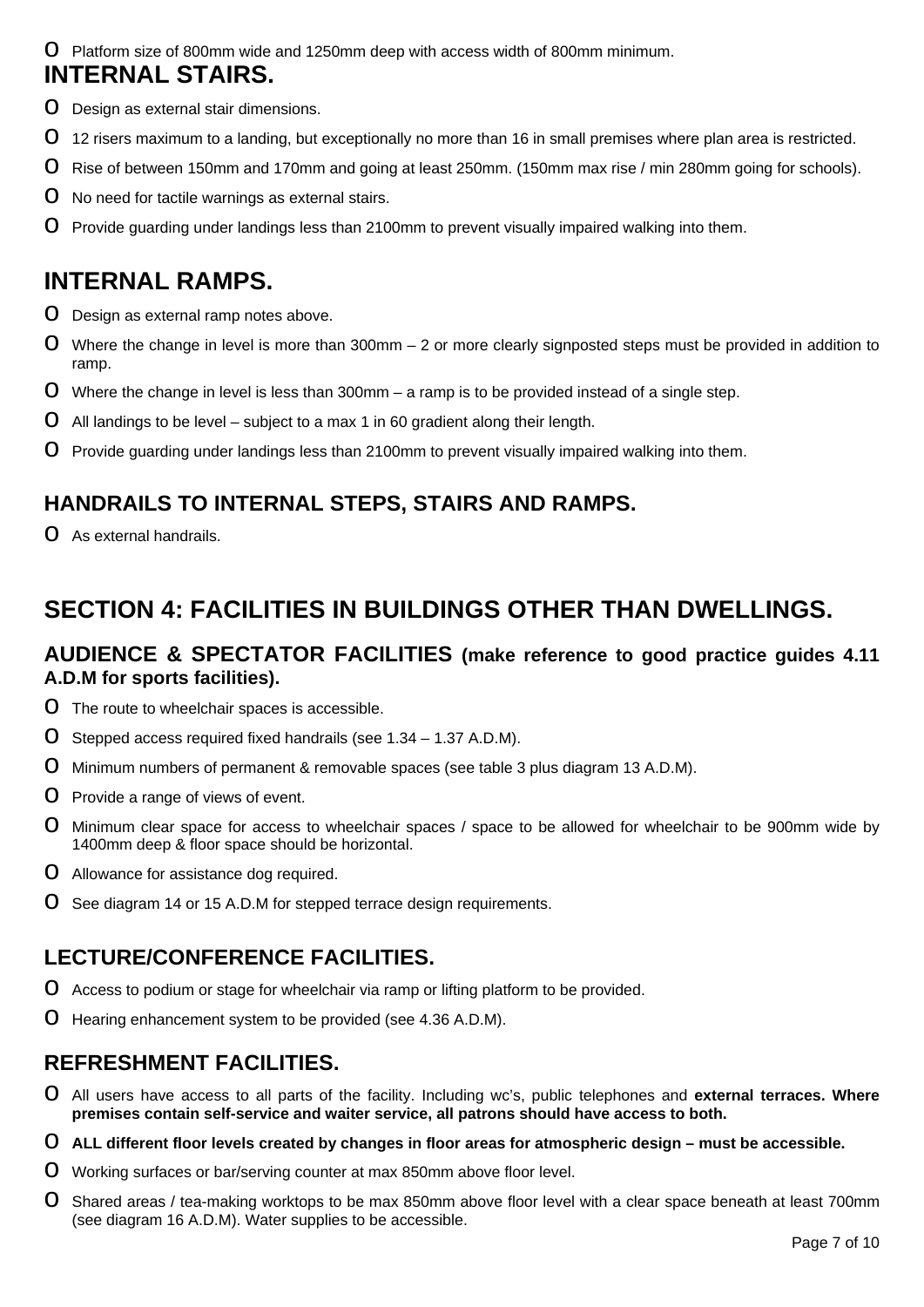#### **O** Threshold between external seating area & internal facility (see 2.7 A.D.M) **SLEEPING ACCOMMODATON – Hotels, Motels & Student Accommodation.**

#### **For all Bedrooms:-**

- O Accessible bedrooms to be no less advantageous than able bodied bedrooms adequate space to transfer into bed and access all the room's facilities, including wardrobe facilities.
- $\overline{O}$  Width of doors / door leading edges /handles as described previously (table 2 A.D.M).
- $\Omega$  Wardrobe / swing doors to open 180 degrees handles to be usable by closed fist and contrast the background surface.
- **O** Openable window controls between 800mm and 1000mm above floor level and easy to operate single-handed.
- **O** Visual fire alarm signal to be provided in addition to audible signal.
- **O** Any room numbers to have embossed characters.

#### **For wheelchair – accessible bedrooms:-**

- o At least 1 wheel chair accessible room provided for every 20 standard rooms, situated on accessible routes leading to all other available building facilities.
- $O$  To be located in a choice of locations and have standard of amenity equipment as standard rooms.
- o Width of doors (3.10 table 2 A.D.M) / 300mm leading edge clearance / 20 N max opening force
- o Wheelchair 1500mm x 1500mm space & transfer space alongside beds (diagram 17 A.D.M)
- **O** Wheelchair accessible sanitary facilities (see 5.15 to 5.21 A.D.M).
- **O** Balcony facility if provided (see table 2  $(4.24$  (o and p)).
- **O** Emergency assistance alarms including re-set button and signal to central control point.
- **O** Wide-angle door viewers located between 1050mm and 1500 above floor level to entrance door.

## **SWITCHES, OUTLETS AND CONTROLS.**

- o Wall mounted sockets, telephone and TV sockets between 400mm and 1000mm above floor level. (Preference to lower end of scale). Sockets 350mm away from room corners.
- O Permanently wired appliance switches between 400mm and 1200mm above floor level.
- O All switches and controls that require precise hand movement to be 750mm and 1200mm above floor level.
- **O** Push button type controls and easy to read.
- o Pull cords for emergency alarm to be red in colour with 50mm bangles at two levels. 1 at 100mm and other between 800mm and 1000mm above floor level.
- o Large push pads to general public areas align horizontally with door handles between 900mm and 1100mm above floor level and for ease of location.
- **O** All to include on/off position and front plates to contrast visually with their backgrounds. Generally unless required for safety reason – switches and controls to be usable single handed – and all switched sockets to indicate that they are on.

### **AIDS TO COMMUNICATION.**

- $O$  Clear audible public address system supplemented by visual information.
- **O** Hearing enhancement in rooms for meetings, lectures, classes, performances, spectator sport or films, and at service or reception counters when situated in noisy areas or behind glazed screens.
- **O** Specialist telephone provision to be provided for hearing impaired.
- **O** Artificial lighting is compatible with other electronic and radio frequency installations.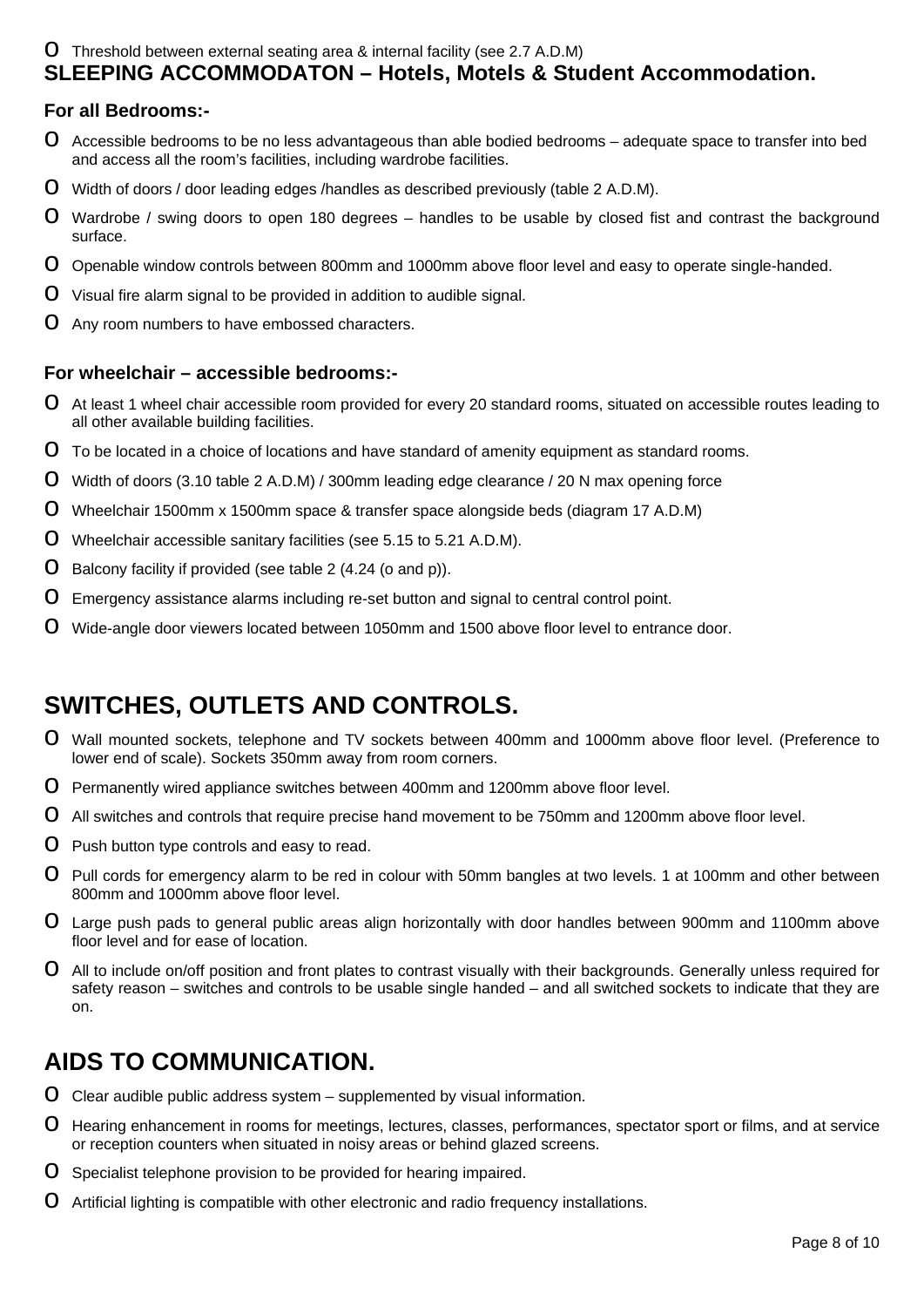### **SECTION 5: SANITARY ACCOMMODATION.**

**(Reference to be made to details included in this section of the Approved Document).** 

### **GENERAL PROVISION.**

- **O** Bath and washbasin taps & door opening furniture capable of being operated using a closed fist e.g. lever action or lever handles.
- o Visual contrast as follows: a) door furniture and door surface b) door frame and surrounding wall c) sanitary fittings/grab bars and wall and floor finishes d) wall and floor finishes.
- $\Omega$  Light action privacy bolts designed for lack of manual dexterity and self-closers to doors 20N max force.
- **O** Doors to have a release mechanism capable of being opened outward in an emergency.
- O Outward opening doors not to obstruct emergency escape routes.
- **O** Fire alarms to emit a visual and audible signal. An emergency assistance alarm system operable from seated position to be provided. Alarm to sound different than fire alarm.
- **O** Lighting controls as provisions in Section 4.
- O Heat emitters screened or to have surfaces below 43 degrees Celsius.
- **O** W.C. pans should accommodate variable height toilet seat risers
- **O** Cistern flushing mechanism positioned on open or transfer side.

### **PROVISION OF TOILET ACCOMMODATION.**

- $O$  A wheelchair accessible unisex type where only one toilet is provided in a building. Size enlarged to 2.0 x 2.2m layout in accordance with Diagram 18 / 19 / 20 A.D.M.
- O At least one wheelchair accessible unisex toilet at each location where sanitary facilities are provided.
- O In separate sex toilet accommodation at least one ambulant disabled persons w.c. cubicle layout in accordance with Diagram 21 is provided and where there are 4 or more cubicles an enlarged cubicle (1.2m wide) is to be provided.

### **WHEELCHAIR ACCESSIBLE UNISEX TOILET PROVISION.**

- $\Omega$  One located near to entrance and/or waiting area in a building.
- **O** Not located in a way that compromises privacy of users.
- **O** Located in similar position of each floor of a multi-storey building with choice of transfer layouts on alternate floors.
- O Choice of transfer layouts when more than one unisex toilet is available.
- o Where w.c is the only one in a building the width must be increased to 2000mm to accommodate an additional standing w.c.
- $\Omega$  Located on accessible routes that are direct and obstruction free.
- **O** 40m maximum travel distance to an accessible toilet. Travel between floors restricted to one floor if a lifting platform is only provided.
- o Minimum dimensions as diagram 18, heights and arrangements of fittings as diagrams 19 & 20 A.D.M.
- $\overline{O}$  Doors to outward open sized as previously described, with horizontal closing bar to rear.
- **O** Heat emitters not to restrict wheelchair manoeuvring space or space beside w.c.

### **TOILETS IN SEPARATE SEX WASHROOMS.**

- **O** Ambulant disabled people should be able to use a w.c compartment within any separate sex toilet washroom.
- O 450mm diameter manoeuvring space is provided in cubicle between door swing and edge of pan.
- O Minimum dimensions of compartments for ambulant disabled people as diagram 21 A.D.M.
- **O** Compartment doors for ambulant disabled people preferably open outward.